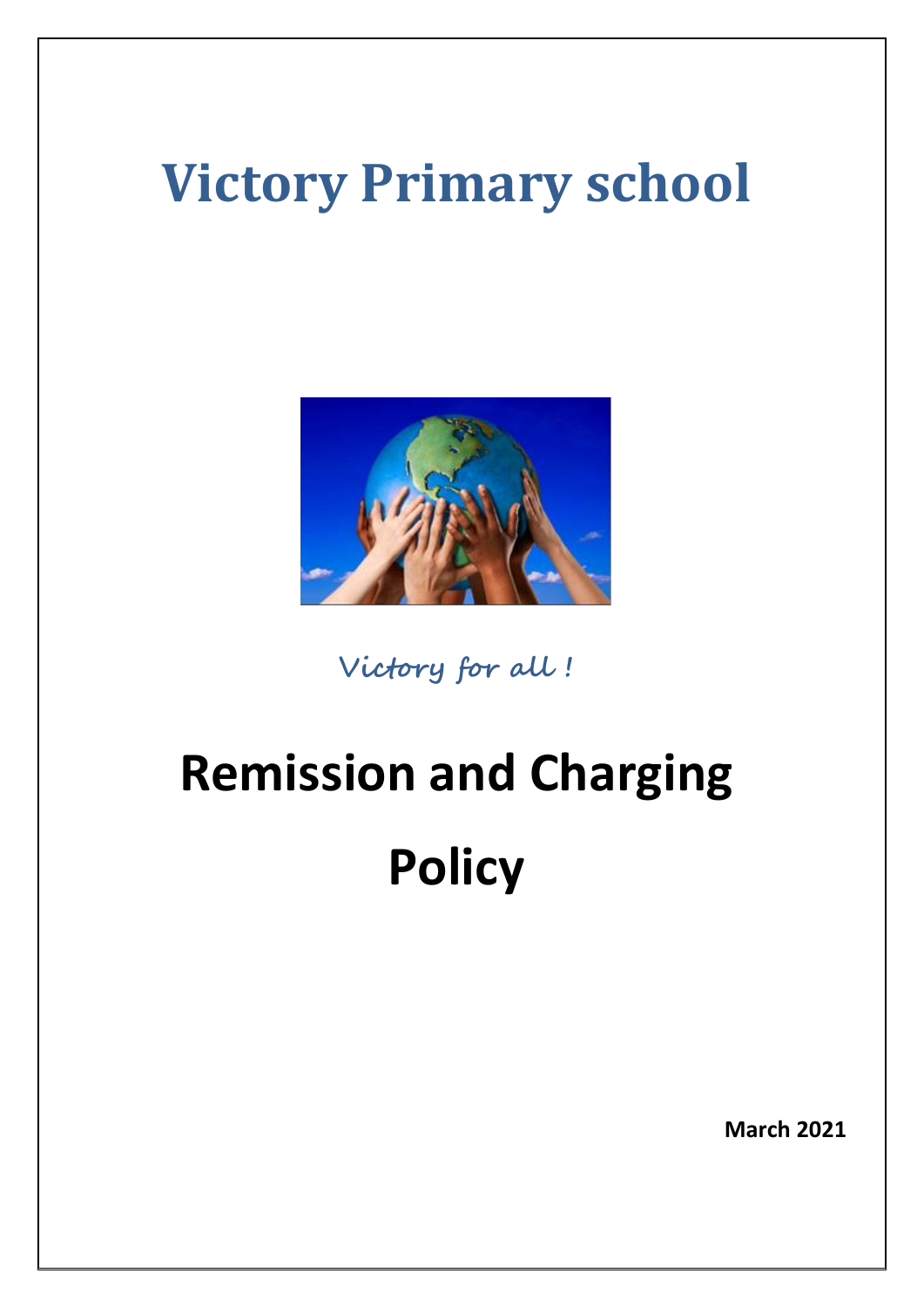# **Our philosophy**

We recognise the valuable contribution that the wide range of additional activities, including trips, clubs and residential experiences can make towards pupils' education. We aim to promote and provide such activities as part of a broad and balanced curriculum for the children of the school and as additional optional activities.

We believe that all our pupils should have an equal opportunity to benefit from school activities and visits (curricular and extra-curricular) independent of their parents'/carers' financial means. This policy describes how we will do our best to ensure a good range of visits and activities are offered and, at the same time, try to minimise the financial barriers which may prevent some children taking full advantage of the opportunities.

At Victory Primary School parents/carers **will not** be charged for :-

- An admission applications.
- Education provided during school hours (including the supply of any materials, books, instruments or other equipment).
- Education provided outside school hours (if it is part of the national curriculum).
- Entry for a prescribed public examination, if the pupil has been prepared for it at the school.
- Examination re-sit(s) if the pupil is being prepared for the re-sit(s) at the school.

However charges **will be** made for the following:-

- Any materials, books, instruments, or equipment, where the child's parent wishes their child to own them.
- Optional extras (see page below).
- Music and vocal tuition, (in certain circumstances).
- Certain early years provision.
- Community facilities.

#### **Optional extras**

Charges may be made for some activities that are known as 'optional extras'. Where an optional extra is being provided, a charge will be made for providing materials, books, instruments, or equipment. Optional extras are:-

Education provided outside of school time that is not:-

a) Part of the national curriculum;

b) Part of a syllabus for a prescribed public examination that the pupil is being prepared for at the school; or

c) Part of religious education.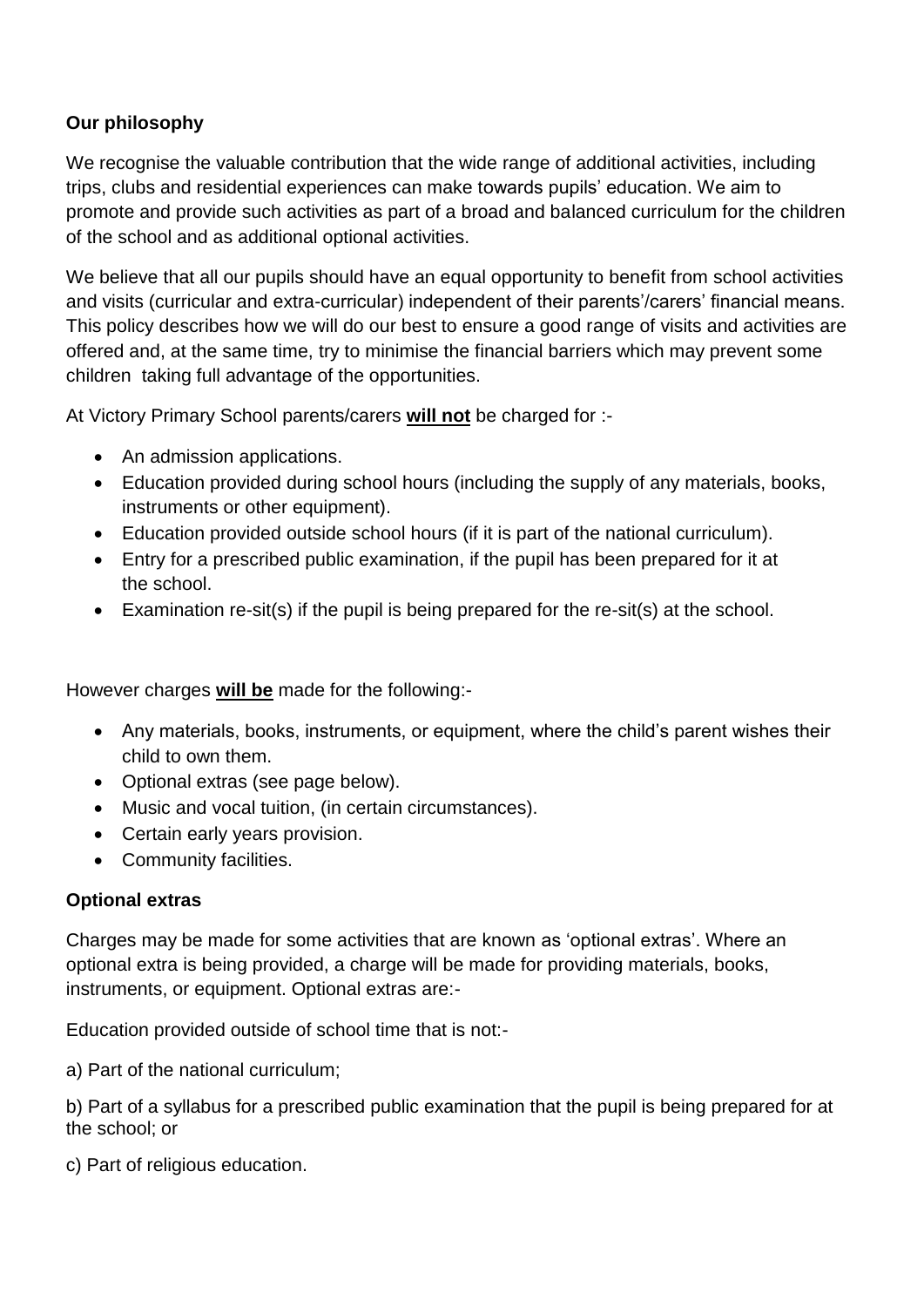- Examination entry fee(s) if the registered pupil has not been prepared for the examination(s) at the school;
- Transport (other than transport that is required to take the pupil to school or to other premises where the local authority/governing body have arranged for the pupil to be provided with education);
- Board and lodging for a pupil on a residential visit.
- Extended day services offered to pupils (for example breakfast club, after-school. clubs, tea and supervised homework sessions).

In calculating the cost of optional extras, an amount may be included in relation to:

- Any materials, books, instruments, or equipment provided in connection with the optional extra.
- The cost of buildings and accommodation.
- Non-teaching staff.
- Teaching staff engaged under contracts for services purely to provide an optional extra, this includes supply teachers engaged specifically to provide the optional extra.
- The cost, or an appropriate proportion of the costs, for teaching staff employed to provide tuition in playing a musical instrument, or vocal tuition, where the tuition is an optional extra.

Any charge made in respect of individual pupils will not exceed the actual cost of providing the optional extra activity, divided equally by the number of pupils participating. It will not therefore include an element of subsidy, for any other pupils wishing to participate in the activity whose parents are unwilling or unable to pay the full charge.

Participation in any optional extra activity will be on the basis of parental choice, and a willingness to meet the charges. Parental agreement is therefore a necessary prerequisite for the provision of an optional extra, where charges will be made.

# **Voluntary contributions**

When making requests for voluntary contributions, parents should not feel pressurised into paying, as it is voluntary and not compulsory contribution. If the activity cannot be funded without voluntary contributions, we will make it clear to parents at the outset. There is no obligation for parents/carers to make any contribution.

Although we do not want to exclude a child from an activity simply because his or her parents are unwilling or unable to pay, if insufficient voluntary contributions are raised to fund a visit, or our school cannot fund it from some other source, then it will be cancelled.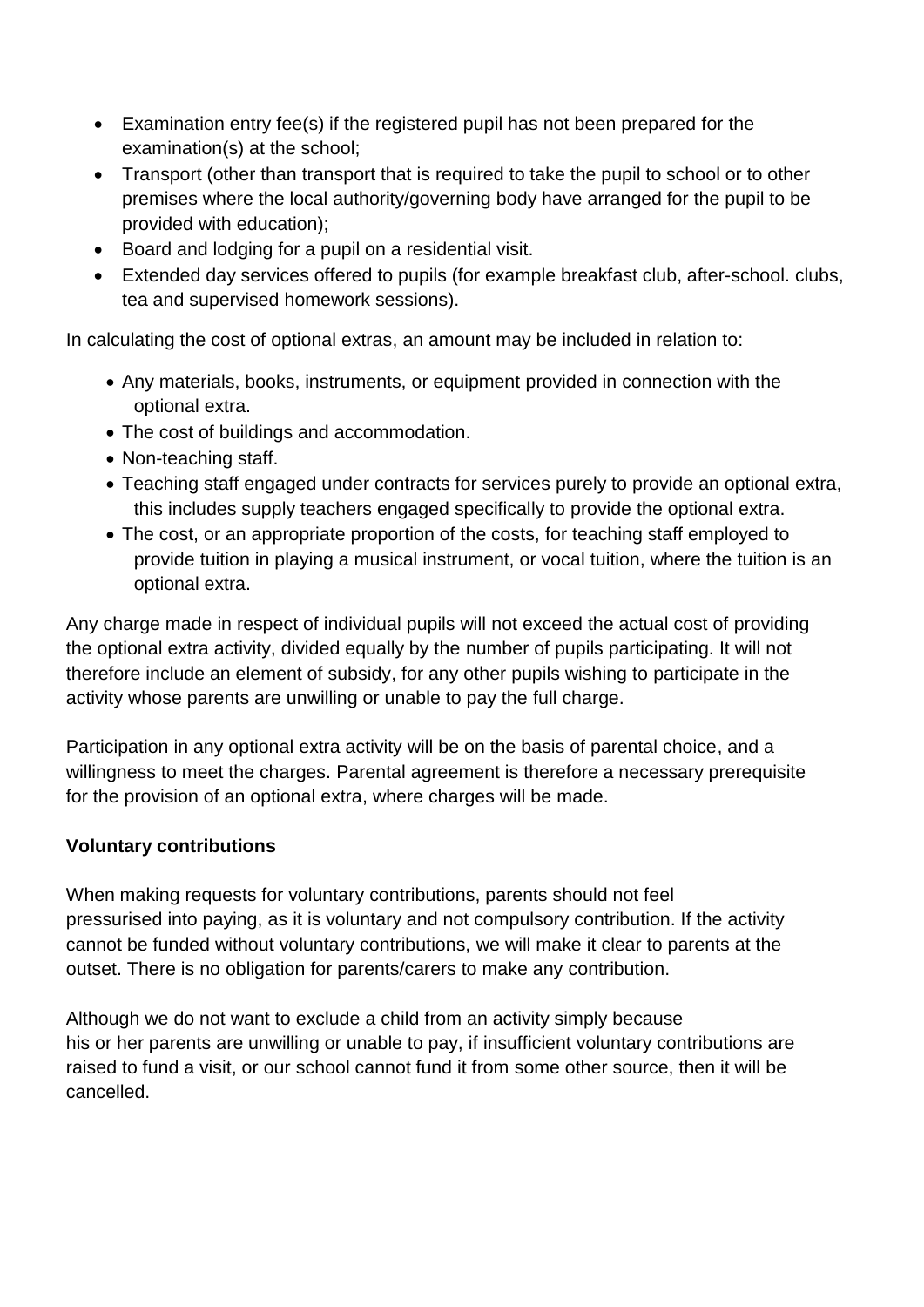# **Music Tuition**

Charges will be made for vocal or instrumental tuition provided either individually, or to groups of any size, provided that the tuition is provided at the request / agreement of the pupil's parent. Charges may not exceed the cost of the provision.

No charges will be made in respect of a pupil who is looked after by a local authority (within the meaning of section 22(l) of the Children Act 1989).

#### **Residential visits**

Victory Primary School will **not** charge for:-

- Education provided on any visit that takes place during school hours.
- Education provided on any visit that takes place outside school hours, if it is part of the national curriculum, part of a syllabus for a prescribed public examination, that the pupil is being prepared for at the school, or part of religious education.
- Supply teachers to cover for those teachers who are absent from school accompanying pupils on a residential visit.

Victory Primary School **will** charge for:-

• Board and lodgings.

Parents/carers who can prove they are in receipt of the following benefits will be exempt from paying the cost of board and lodging:-

- Income Support
- Income-based Jobseekers Allowance
- Support under part VI of the Immigration and Asylum Act 1999
- Child Tax Credit, provided that Working Tax Credit is not also received and the family's income (as assessed by HM Revenue and Customs) does not exceed the sum given in the Revenue and Customs rules
- Guaranteed State Pension

#### **Non-residential activities**

If 50% or more of the time spent on the activity occurs during school hours, it is deemed to take place during school hours. Time spent on travel counts in this calculation if the travel itself occurs during school hours. School hours do not include the break in the middle of the day.

Where less than 50% of the time spent on an activity falls during school hours, it is deemed to have taken place outside school hours. For example, an excursion might